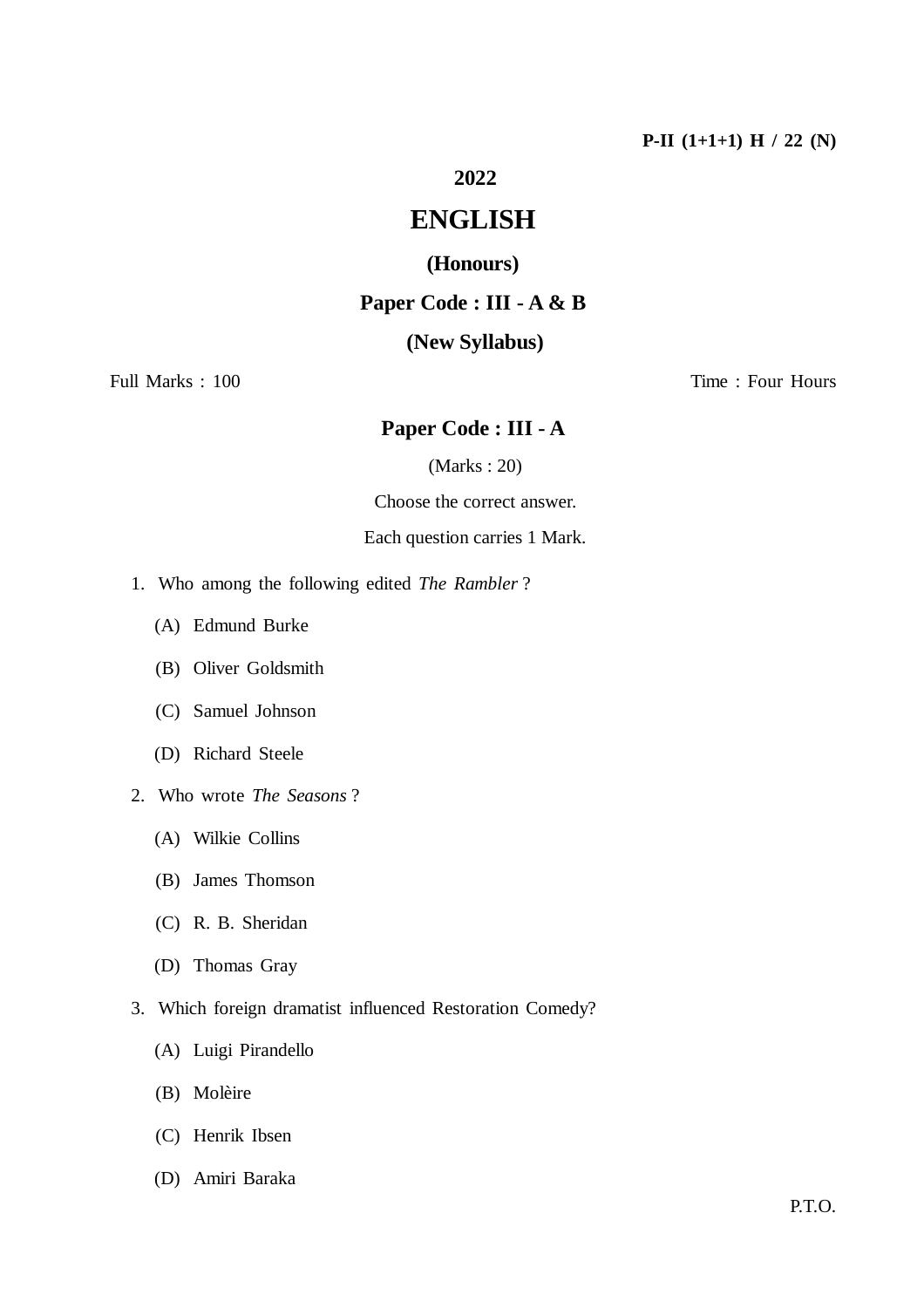- 4. The theatres were re-opened after the end of Puritan Interregnum in
	- (A) 1662
	- (B) 1652
	- (C) 1660
	- (D) 1671
- 5. John Dryden's *Aureng-zebe* is set in
	- (A) India
	- (B) England
	- (C) Scotland
	- (D) Spain
- 6. Dr. Johnson's *A Dictionary of the English Language* was first published in
	- (A) 1740
	- (B) 1745
	- (C) 1750
	- (D) 1755
- 7. Who among the following was NOT a "Graveyard Poet"?
	- (A) Robert Blair
	- (B) Thomas Parnell
	- (C) Alexander Pope
	- (D) Thomas Gray
- 8. Who wrote *A Satyr Against Mankind* in 1675?
	- (A) William Wycherley
	- (B) John Wilmot
	- (C) John Dryden
	- (D) James Boswell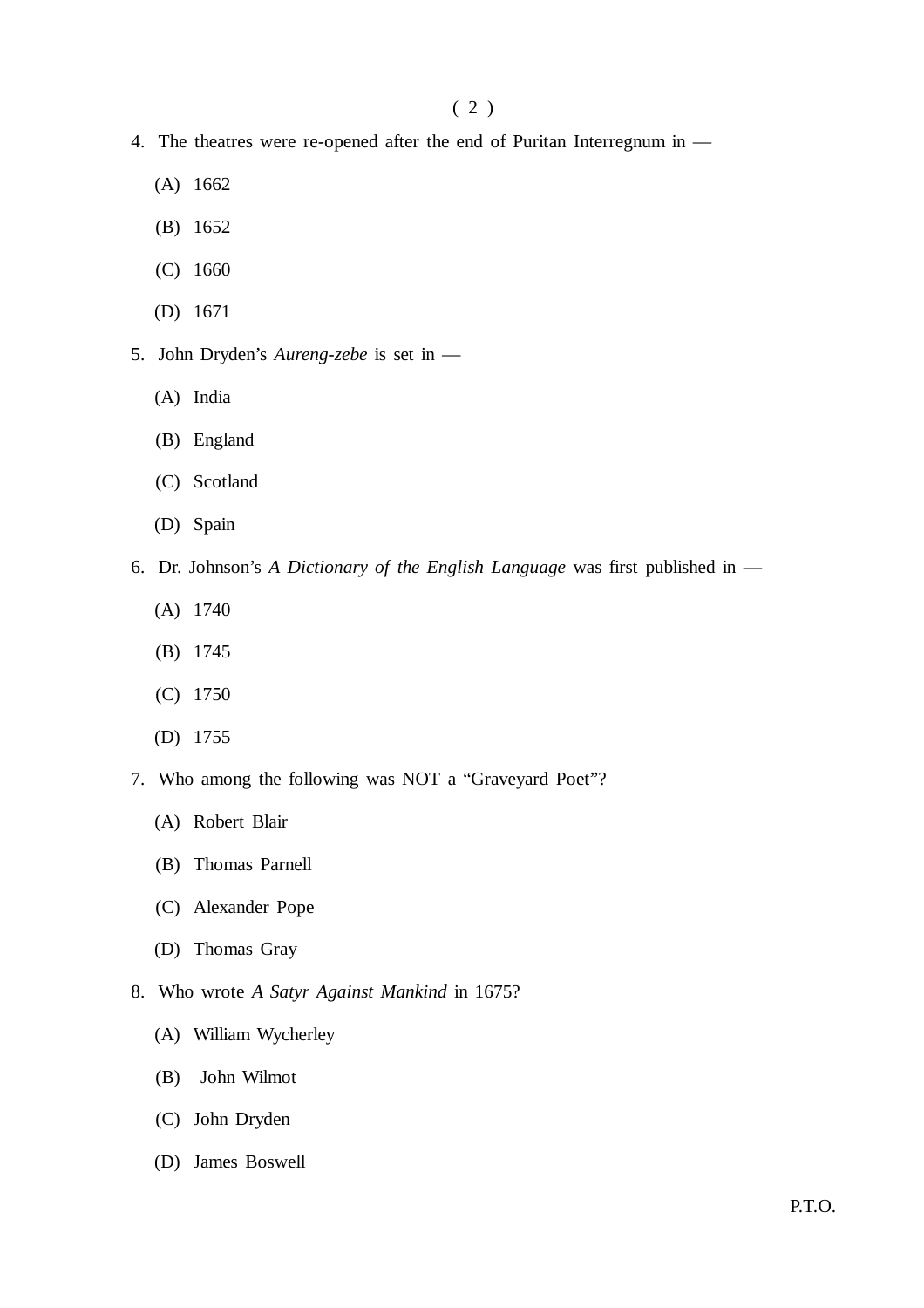- 9. The English Civil War of the seventeenth century broke out between the King and the Parliament in —
	- (A) 1641
	- (B) 1642
	- (C) 1643
	- (D) 1644
- 10. Who wrote *Leviathan or the Matter, Forme and Power of a Commonwealth, Ecclesiasticall and Civil* ?
	- (A) Thomas Hobbes
	- (B) Robert Burton
	- (C) Thomas Overbuy
	- (D) John Earle
- 11. Who described Dr. Johnson as "the old bear that we seemed all to stand in awe of" ?
	- (A) Thomas Gray
	- (B) James Boswell
	- (C) Alexander Pope
	- (D) Richard Steele
- 12. Who wrote *The School for Scandal* ?
	- (A) Samuel Johnson
	- (B) Ricahrd Steele
	- (C) Richard Brinsley Sheridan
	- (D) Oliver Goldsmith
- 13. The author of *The Adventures of David Simple* is
	- (A) Charlotte Mew
	- (B) Mary Wortley Montague
	- (C) Sarah Fielding
	- (D) Arabella Fermor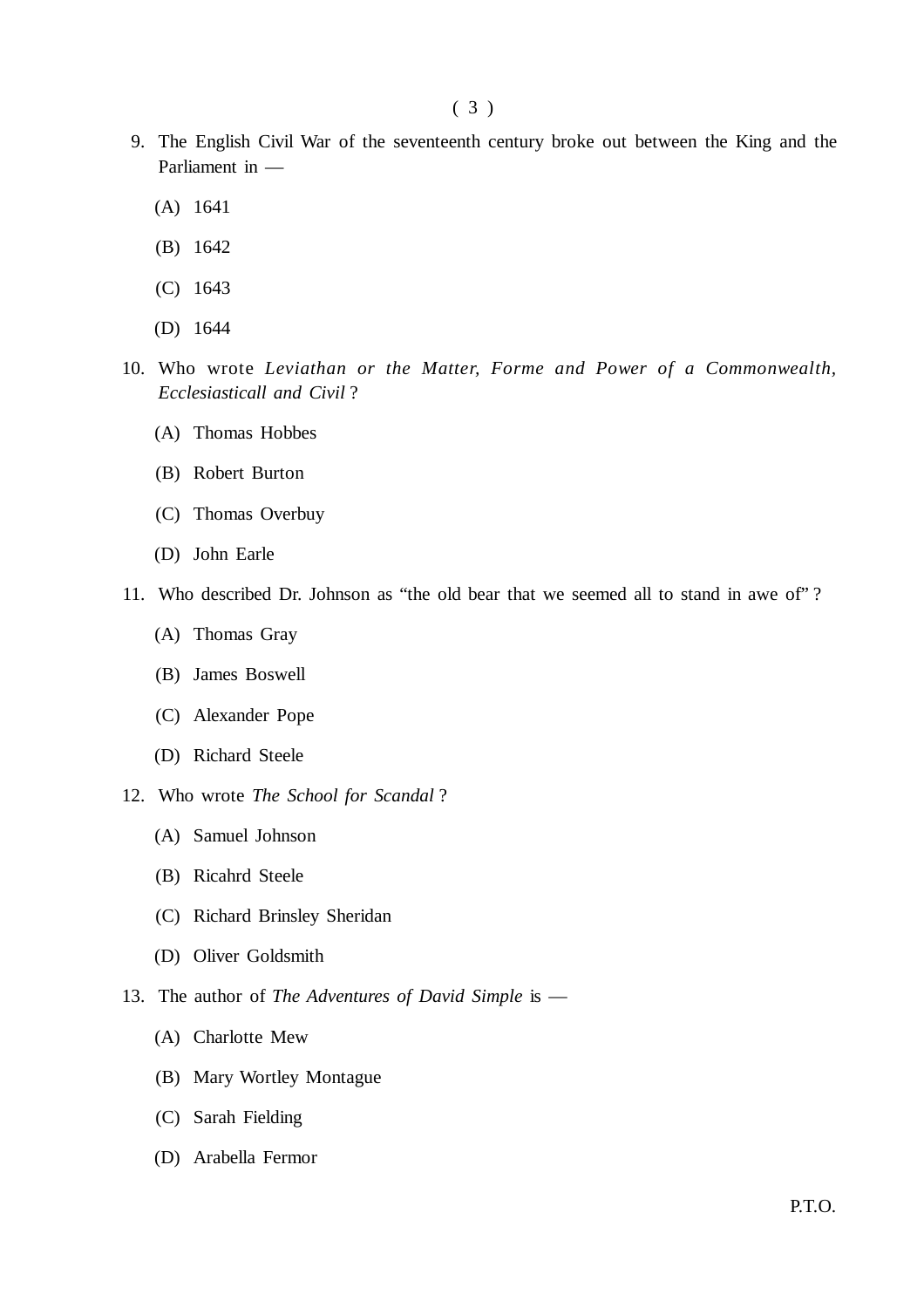$(4)$ 

- 14. The first play of William Congreve was
	- (A) *The Double Dealer*
	- (B) *Love for Love*
	- (C) *The Way of the World*
	- (D) *The Old Bachelor*
- 15. The Glorious Revolution, that forced James II to flee, occurred in
	- (A) 1688
	- (B) 1677
	- (C) 1691
	- (D) 1689
- 16. Who among the following does not belong to the Puritan period?
	- (A) Andrew Marvell
	- (B) George Herbert
	- (C) Francis Bacon
	- (D) John Milton
- 17. Who was an exponent of "anti-sentimental comedy"?
	- (A) William Congreve
	- (B) Oliver Goldsmith
	- (C) Dr. Samuel Johnson
	- (D) Alexander Pope
- 18. Who among the following wrote : *A Sentimental Journey through France and Italy* ?
	- (A) Lawrence Sterne
	- (B) Tobias Smollett
	- (C) Henry Fielding
	- (D) Jane Austen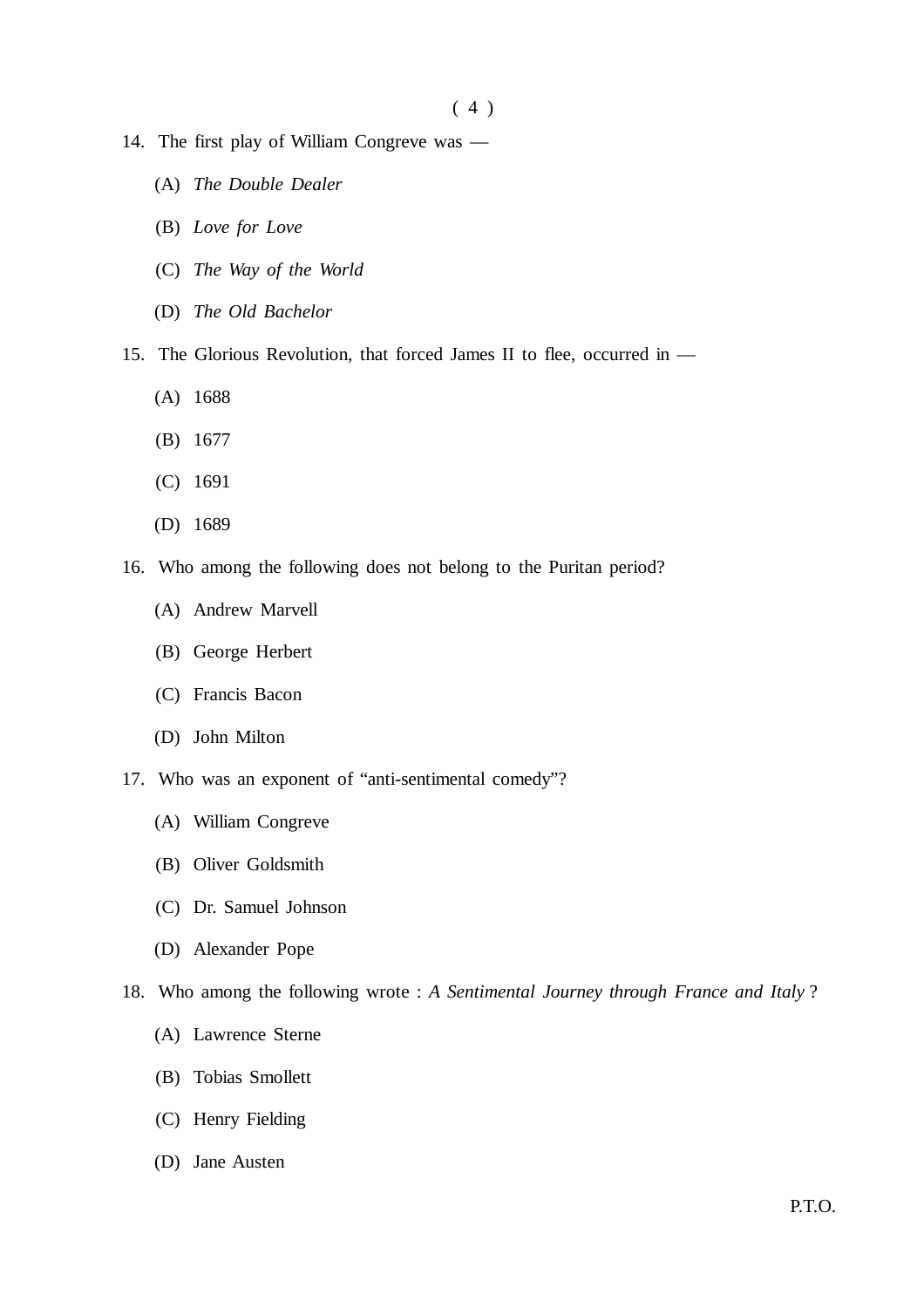( 5 )

- 19. What was the nature of the journal *The Spectator* ?
	- (A) Weekly
	- (B) Daily
	- (C) Fortnightly
	- (D) Monthly
- 20. What is the first name of Gulliver in Jonathan Swift's *The Gulliver's Travels* ?

——————

- (A) Daniel
- (B) Samuel
- (C) Nigel
- (D) Lemuel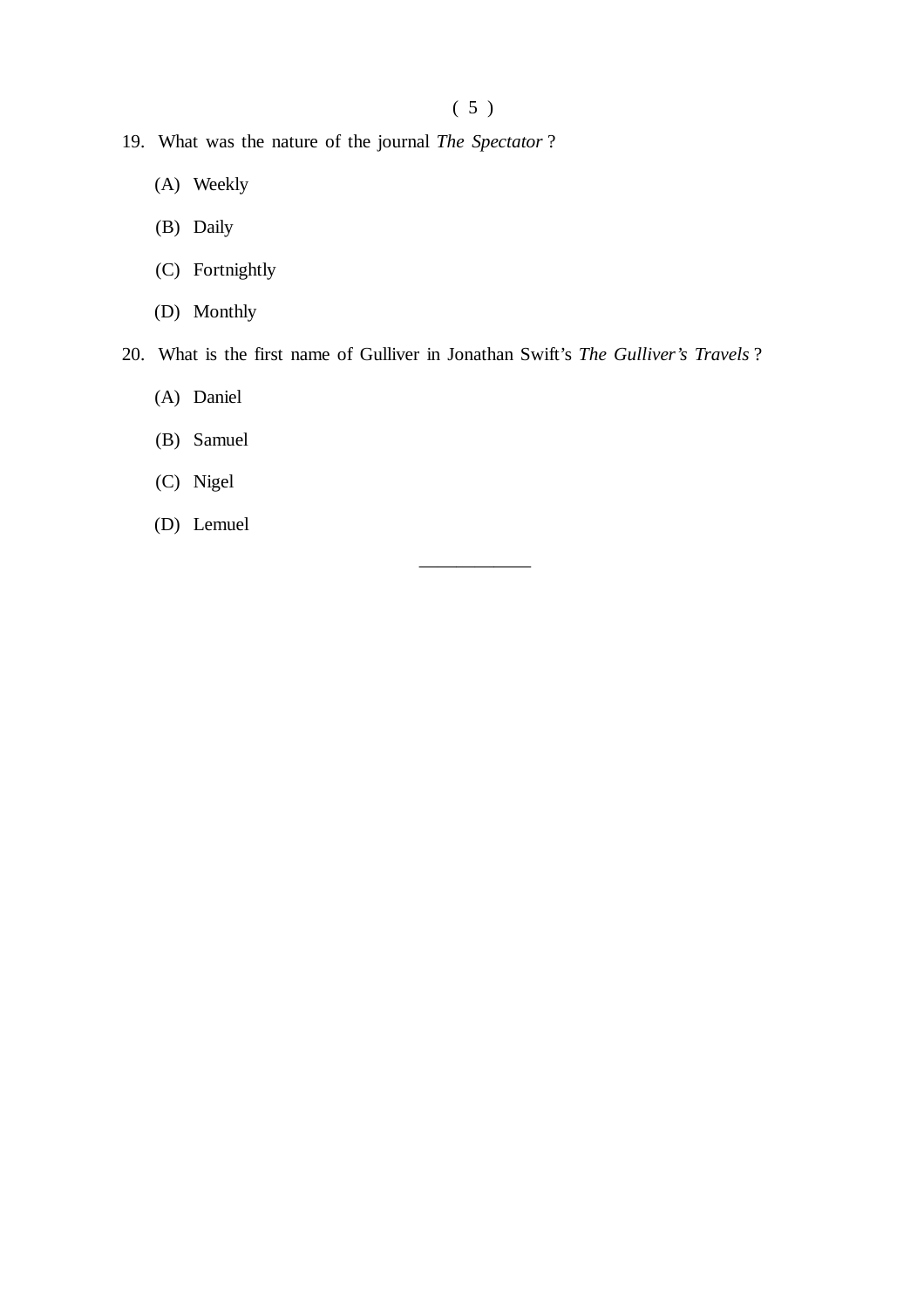#### ( 6 )

#### **Paper Code : III - B**

(Marks : 80)

*The figures in the margin indicate full marks. Candidates are required to give their answers in their own words as far as practicable.*

- 1. Identify and explain the figures of speech and tropes from any *one* of the following  $p$ assages.  $10\times1=10$ 
	- (a) The studio was filled with the rich odour of roses, and when the light summer wind stirred amidst the trees of the garden, there came through the open door the heavy scent of the lilac, or the more delicate perfume of the pink-flowering thorn.

From the corner of the divan of Persian saddlebags on which he was lying, smoking, as was his custom, innumerable cigarettes, Lord Henry Wotton could just catch the gleam of the honey-sweet and honey-coloured blossoms of a laburnum, whose tremulous branches seemed hardly able to bear the burden of a beauty so flamelike as theirs; and now and then the fantastic shadows of birds in flight flitted across the long tussore-silk curtains that were stretched in front of the huge window, producing a kind of momentary Japanese effect, and making him think of those pallid jade-faced painters of Tokio who, through the medium of an art that is necessarily immobile, seek to convey the sense of swiftness and motion. The sullen murmur of the bees shouldering their way through the long unmown grass, or circling with monotonous insistence round the dusty gilt horns of the straggling woodbine, seemed to make the stillness more oppressive. The dim roar of London was like the bourdon note of a distant organ.

In the centre of the room, clamped to an upright easel, stood the full-length portrait of a young man of extraordinary personal beauty, and in front of it, some little distance away, was sitting the artist himself, Basil Hallward, whose sudden disappearance some years ago caused, at the time, such public excitement, and gave rise to so many strange conjectures.

(b) Hail to thee, blithe Spirit!

Bird thou never wert,

That from Heaven, or near it,

Pourest thy full heart

In profuse strains of unpremeditated art.

Higher still and higher

From the earth thou springest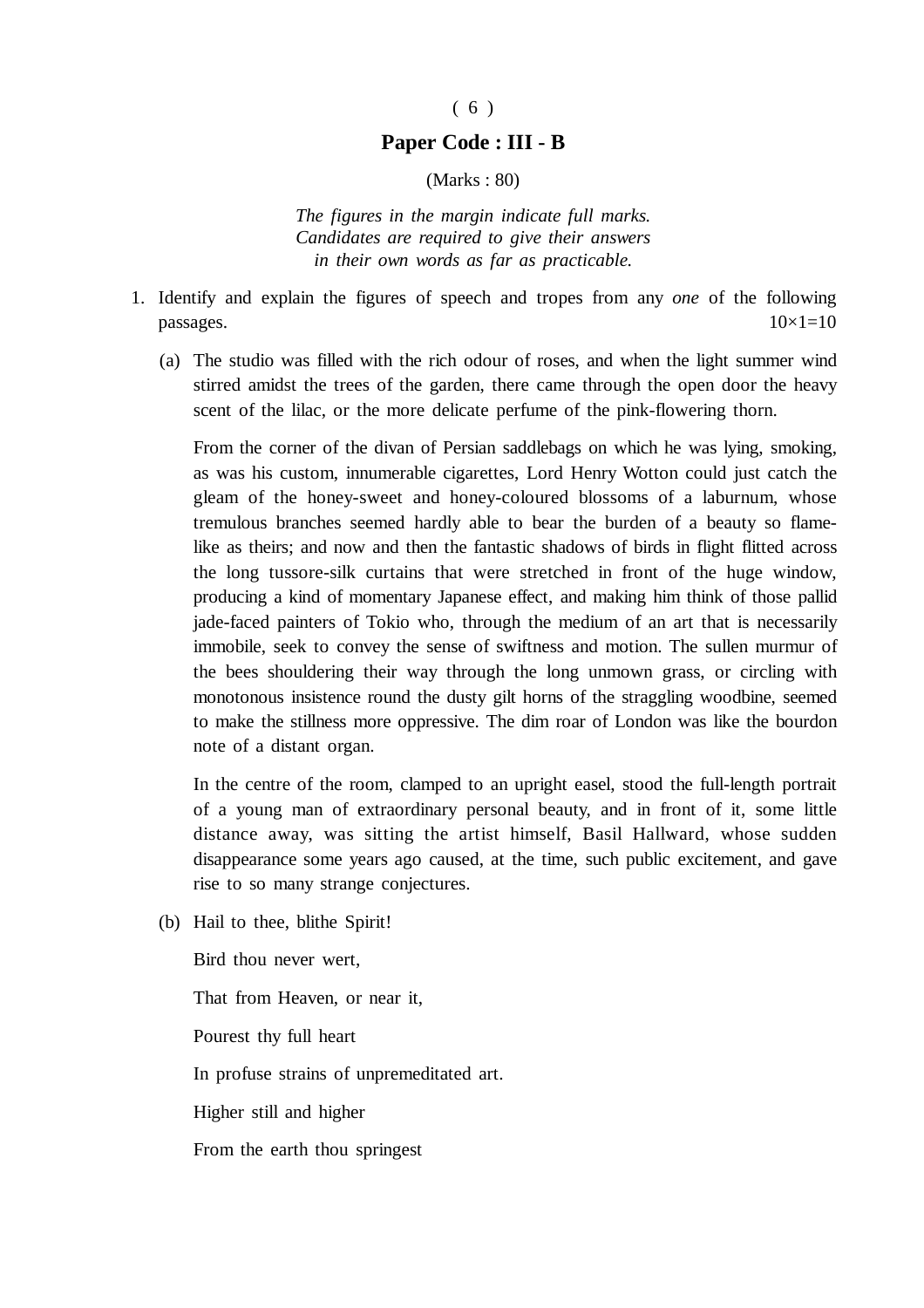Like a cloud of fire;

The blue deep thou wingest,

And singing still dost soar, and soaring ever singest.

- 2. Scan any *one* of the following stanzas, mention the meter and indicate variations, if any :  $10\times1=10$ 
	- (a) My lips were wet, my throat was cold,

My garments all were dank;

Sure I had drunken in my dreams,

And still my body drank.

- (b) And you, great sculptor so, you gave A score of years to Art, her slave, And that's your Venus, whence we turn To yonder girl that fords the burn!
- 3. Answer any *one* of the following questions in about 300 words :  $10\times1=10$ 
	- (a) Critically comment on the significance of the construction of the Pandemonium in Milton's *Paradise Lost* (*Bk-I*).
	- (b) Critically examine Milton's invocation to the Muse at the beginning of *Paradise Lost* (*Bk-I*).
	- (c) Critically consider *Samson Agonistes* as a closet drama.
	- (d) Discuss how Milton uses and usurps his Biblical sources in *Samson Agonistes*.
- 4. Answer any *one* of the following questions in about 100 words :  $5 \times 1 = 5$ 
	- (a) "The mind is its own place, and in itself can make a heaven of hell, a hell of heaven..."
		- Who says this and when? Bring out the implication of this comment.
	- (b) How is Satan's physical stature described in Milton's *Paradise Lost* (*Bk-I*).
	- (c) How was Samson made a captive in *Samson Agonistes*?
	- (d) What is the role of Manoa in Milton's *Samson Agonistes*?
- 5. Answer any *one* of the following questions in about 300 words :  $10\times1=10$ 
	- (a) Would you consider Dryden's *Mac Flecknoe* a mock heroic poem? Substantiate your answer with adequate textual illustrations.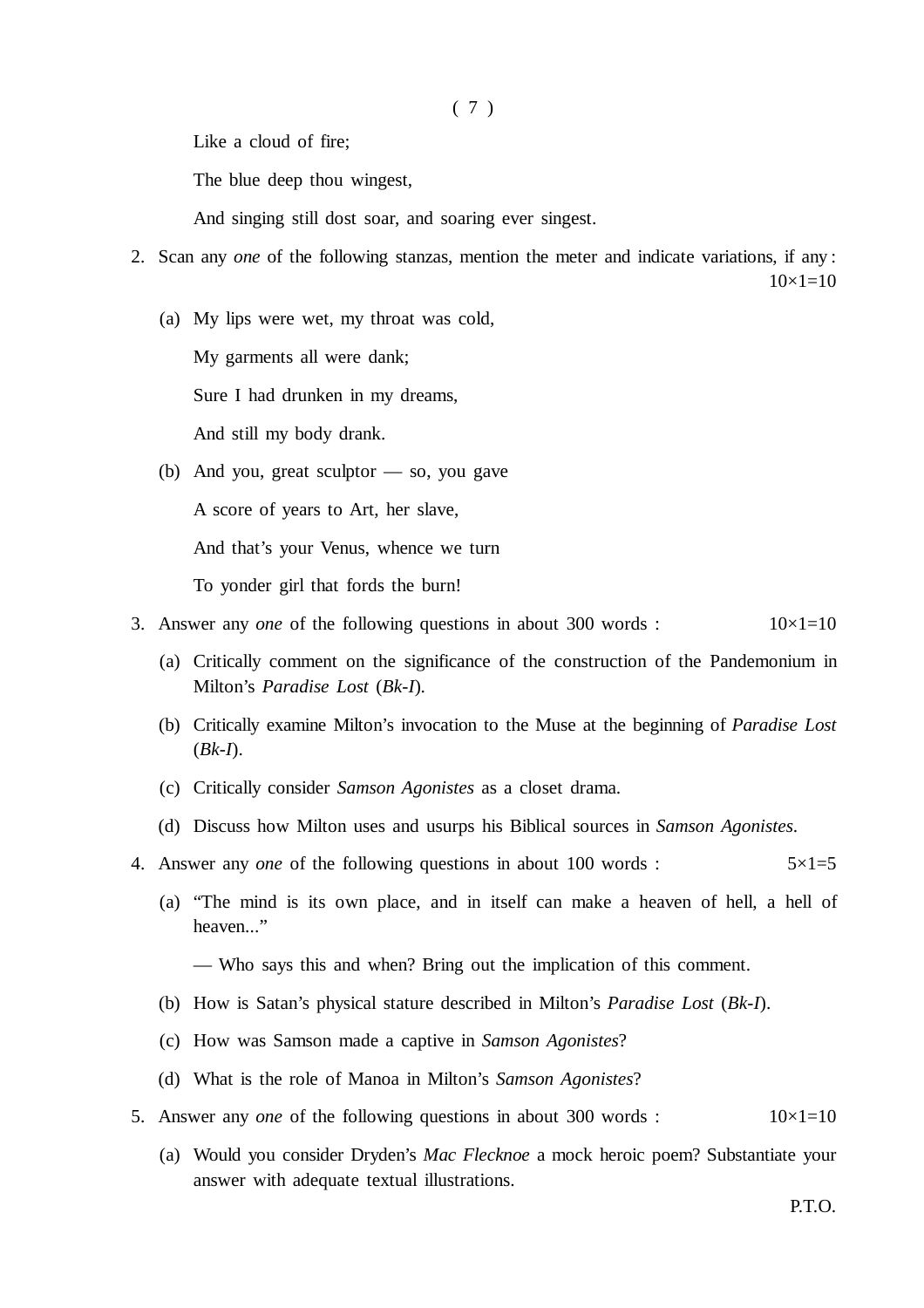- (b) "The combination of geniality with witty contempt gives *Mac Flecknoe* its special flavor" — Elucidate.
- (c) Consider Pope's *The Rape of the Lock* as a social satire.
- (d) Critically assess Alexander Pope's use of images and symbols in *The Rape of the Lock*.
- 6. Answer any *one* of the following questions in about 100 words :  $5 \times 1 = 5$ 
	- (a) Briefly comment on Dryden's portrayal of Shadwell in *Mac Flecknoe*?
	- (b) How does Flecknoe bless his son during his coronation?
	- (c) 'I sing This verse to Caryll, Muse! is due ....'
		- Who is Caryll ? What is due to him, and why?
	- (d) What is the difference between Gnomes and Sylphs in *The Rape of the Lock*? Discuss briefly.
- 7. Answer any *one* of the following questions in about 300 words :  $10\times1=10$ 
	- (a) Discuss why *Robinson Crusoe* has been called at once realistic and allegorical.
	- (b) Consider *Robinson Crusoe* as a colonial narrative.
	- (c) Discuss Fielding's moral vision as revealed in *Joseph Andrews*.
	- (d) Comment on the plot construction of *Joseph Andrews*.
- 8. Answer any *one* of the following questions in about 100 words :  $5 \times 1 = 5$ 
	- (a) What is the narrative significance of Crusoe's discovery of the single footprint in *Robinson Crusoe*?
	- (b) Briefly comment on the circumstances of Crusoe's rescue from the uninhabited island.
	- (c) Briefly comment on the first encounter between Joseph Andrews and Parson Adams.
	- (d) Discuss briefly how the true identity of Joseph is revealed towards the fag end of *Joseph Andrews*.
- 9. Answer any *one* of the following questions in about 300 words :  $10\times1=10$ 
	- (a) Discuss *She Stoops to Conquer* as a comedy of intrigue.
	- (b) Discuss the significance of the sub-title of the play *She Stoops to Conquer*.
	- (c) Consider *The Rivals* as a comedy of Manners.
	- (d) Comment on Sheridan's art of characterization in the play *The Rivals*.